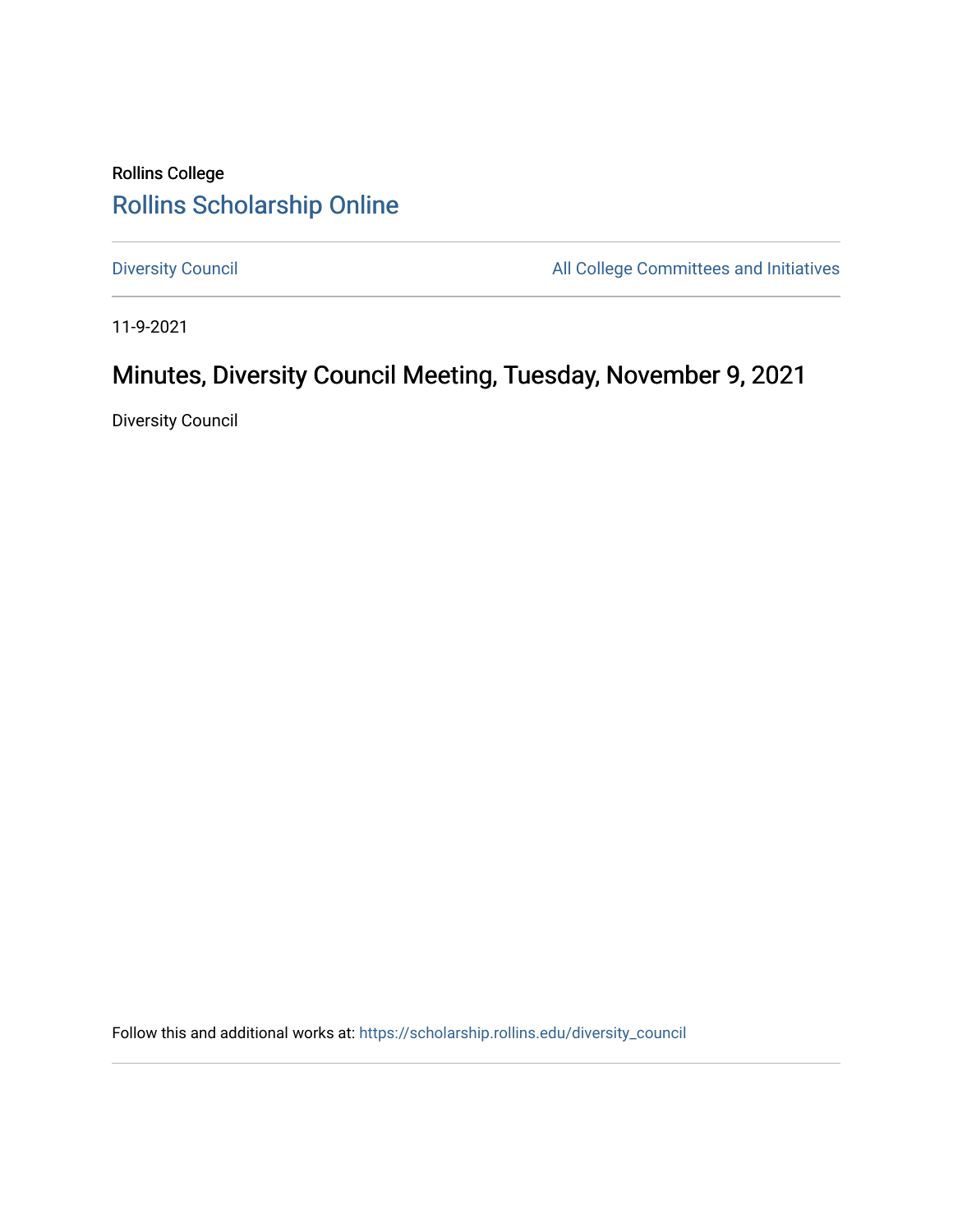DC Meeting Minutes

November 9, 2021

#### **Minutes Approval for October Meeting**

#### **President's Statement on DEI strategic Planning**

Discussion of the statement by council.

Joshua S. wondered about giving funding for hiring diverse faculty

David P. noticed the word choices giving implicit meaning

Mike B wondered about our current numbers regarding faculty diversity. Joshua S. shared with council members.

#### **Budget Review**

Approved paying out all remaining DIGs in this fiscal year and requesting assistance from President Cornwell to get back on track.

Future Ideas for better managing the smaller budget – all passed by council.

Zeynep – DIG currently requires that the student receive the bigger portion of the funding so to cut the DIG amount means student gets lesser amount.

Jenifer R. – Suggested to reduce the # of DIGs given. Reduce the presidential award amount to \$500 and restrict to only 1 winner per category. Pause on awarding any presidential honors this year.

Megan K. – Will go back to HR to figure out actual amount regarding for reducing to \$500 award and create a proposed budget.

#### **Future Plans of DC**

Opened meeting to hear members thoughts on initiatives that DC could take while we don't have any task from President Cornwell.

Zeynep – Gather other external DEI monies that we can share

Jenifer R. – Partner with Diversity Fair and consider doing more monthly events.. Also offered idea of creating a certification of some sort (non-academic or for designation on the transcript).

Alexandra W. – Will make sure that Destiny reports on our meetings to SGA

Josie – Write up an article for Rollins 360 on the DIGs and award winners. Shared Racial Justice Task Force report from 2020/2021

Megan K – Create a Marketing/Communications Task Force. Open new positions in DC such as Secretary and Treasurer.